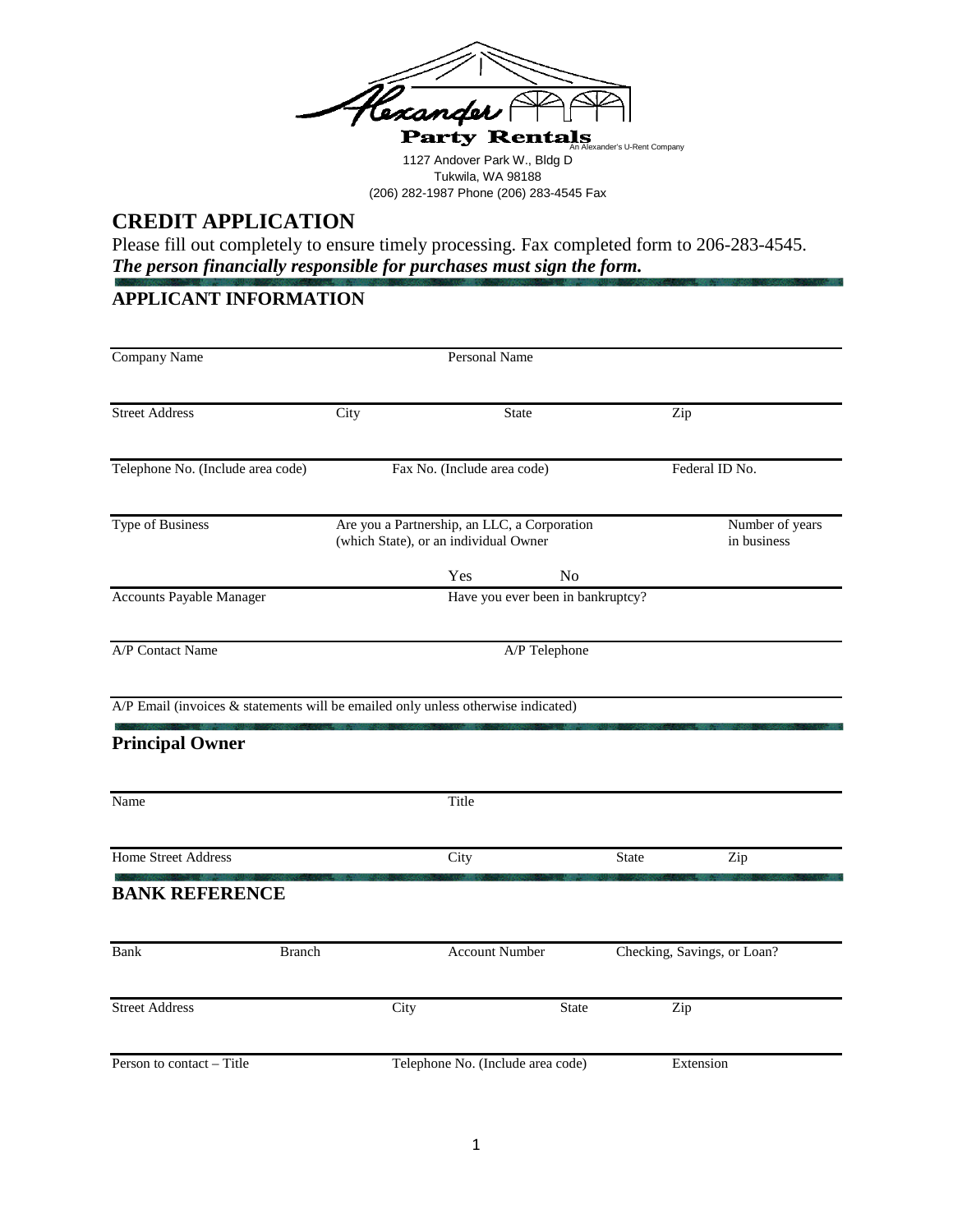| Company Name                | Company Name                                   | Company Name                |
|-----------------------------|------------------------------------------------|-----------------------------|
| <b>Street Address</b>       | <b>Street Address</b><br><b>Street Address</b> |                             |
| City, State, Zip            | City, State, Zip                               | City, State, Zip            |
| <b>Contact Person-Title</b> | <b>Contact Person-Title</b>                    | <b>Contact Person-Title</b> |
| Customer Account No.        | Customer Account No.                           | Customer Account No.        |
| Telephone No.               | Telephone No.                                  | Telephone No.               |
| Fax No.                     | Fax No.                                        | Fax No.                     |

#### **PRINCIPLE TRADE REFERENCES: Please include account numbers and fax numbers**

Include a signed **Authorization To Release Credit Information** with this application; see page 3.

### **TERMS AND CONDITIONS FOR CREDIT APPROVAL**

Alexander Rentals, the Rentor (or Seller) and the Lessee (Customer) named on this application agrees to the following terms for Credit Approval at Alexander Rentals.

The terms of payment of all indebtedness are specifically detailed in the rental contract, which are in part, saying that the rental charges are to be paid promptly upon receipt of copy of said rental contract or a subsequent statement of charges. All charges for any certain month are due and payable (net) on the  $10<sup>th</sup>$ day of the following month. In the event that payment is in default and collection proceedings become necessary to cause payment in full, then all collection costs attorney's fees, and court costs are paid by the Lessee.

I/we expect or monthly credit volume to be about \$\_\_\_\_\_\_\_\_\_\_\_\_\_\_. I/we believe we are financially able to meet any commitments made to Alexander Rentals, and will pay all charges according to the terms listed above on this application. We have read and agree to these terms and conditions. I/we further agree to personally guarantee the above applicant's indebtedness to Alexander Rentals and will notify Alexander Rentals, in writing, in the event of any change of status.

I confirm that I have the authority to bind the above applicant in a legal contract.

Date and the Signature Signature Signature and the Signature of the Signature of the Signature of the Signature

\_\_\_\_\_\_\_\_\_\_\_\_\_\_\_\_\_\_\_ \_\_\_\_\_\_\_\_\_\_\_\_\_\_\_\_\_\_\_\_\_\_\_\_\_\_\_\_\_\_\_\_\_\_\_\_\_\_\_\_\_\_\_\_\_\_\_\_\_\_\_\_\_\_

\_\_\_\_\_\_\_\_\_\_\_\_\_\_\_\_\_\_\_\_\_\_\_\_\_\_\_\_\_\_\_\_\_\_\_\_\_\_\_\_\_\_\_\_\_\_\_\_\_\_\_\_\_\_ Print Name

*\*\*\*If you wish to be exempt from sales tax, please submit a Resellers Permit.*